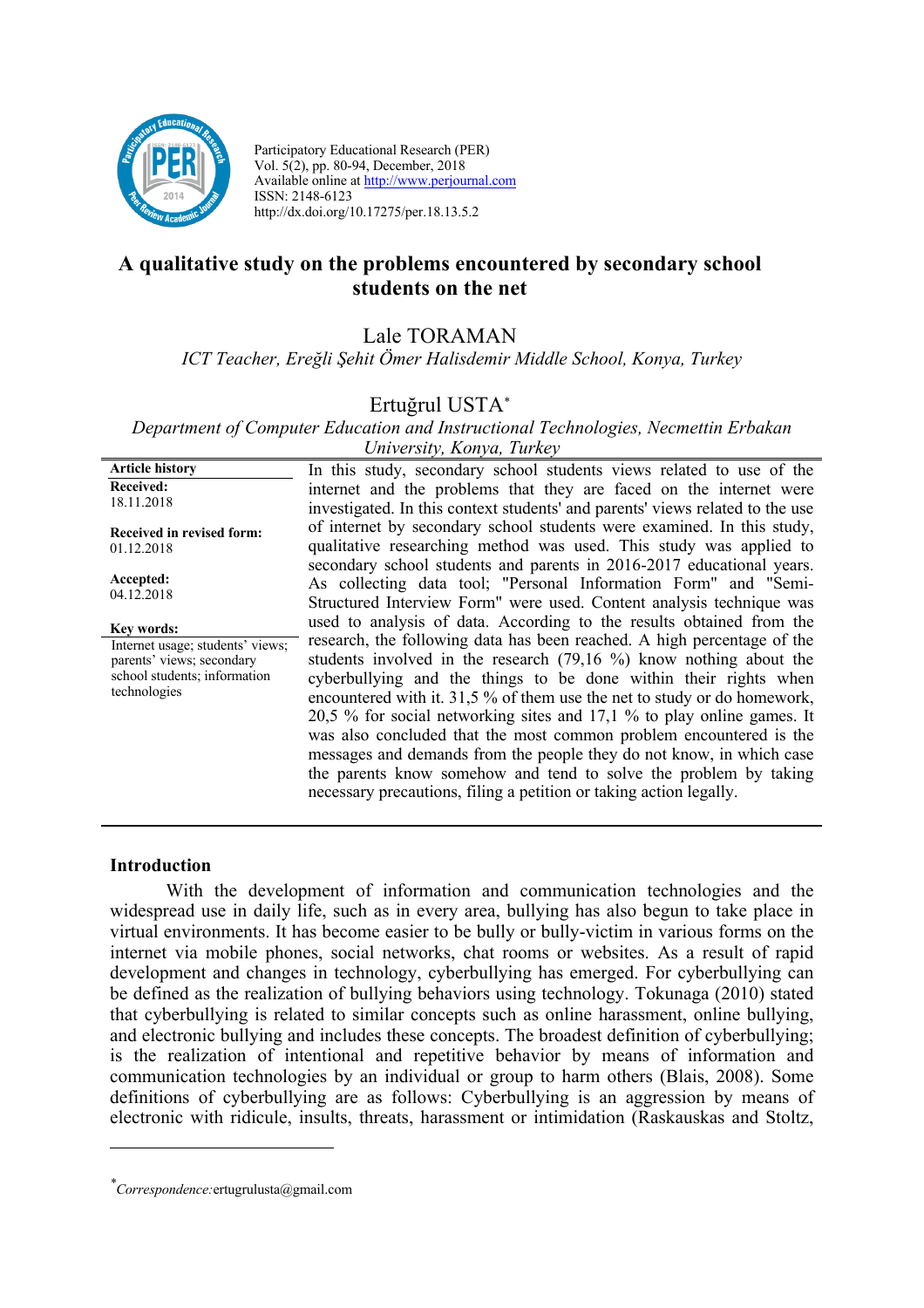2007). Cyberbullying; in a chat room or on a web page, via email, instant messaging, or messages or pictures sent to a mobile phone (Kowalski and Limber, 2007). Cyberbullying is one of the things that someone else is teasing online, messaging with someone over the phone or messaging repeatedly, or sending messages that they do not like (Hinduja and Patchin, 2011). Cyberbullying is the use of someone's photo or personal information to hurt, shrink or ridicule a person (Holla, 2013). Cyberbullying; that an individual or a group by using information and communication technologies to send another person or group by cruel text or graphics, to constantly and intentionally threaten and harass (Mason, 2008). Cyberbullying is an opportunistic crime because it damages without physical communication, requires very little planning, and the risk of getting caught is small (Englander and Muldowney, 2007). Cyberbullying involves the use of tools of information and communication technology to destroy information and damage personal sites (Q. Li, 2007a). Using cyberbullying, information and communication technologies, an individual or a group is deliberately, repeatedly or unintentionally attempting to harm all technical or relational damaging behaviors and information and communication technologies such as electronic mail, cell phones, pagers, text messaging services, websites, (Tanrıkulu, Kınay and Arıcak, 2013). Cyberbullying is the result of deliberate, aggressive and repetitive behaviors against the victim, malicious use of mobile phones, computers and other technological devices as a result of changes in technology in recent years (Steffgen and König, 2009). In cyberbullying behavior; behaviors such as naming, humiliating, making rumors about, ridiculing, making bad jokes, writing bad things about someone can be seen (Manap, 2012).

Cyberbullying people think that other people are also in cyberbullying behaviors and believe that these behaviors are acceptable. Cyberbullying affects negatively the cyber victims (Brown, Jackson and Cassidy, 2006). The results from some studies also support this: Many cyber bullies said that exposed cyberbullying (Baker and Kavşut, 2007; Görzig and Frumkin, 2013; Q. Li, 2007a). Cyberbullying usually occurs due to problems between the victim and the bully (Akbulut and Erişti, 2011). Li (2007b) stated that in the study 15% of the students exposed to peer bullying. As a result of the end of emotional relations, cyberbullying is done with the feeling of revenge (Özdemir and Akar, 2011). They reported that 39% of cyberbullied people were taking revenge, 26% for making jokes, 16% for frying things, 15% for bullying and cyberbullying behaviors (Cross, Piggin, Douglas and Vonkaenel-Flatt , 2012). Dilmaç (2009) states that approximately one-fourth of university students have been cyberbullying at least once, and half of them have been subjected to cyberbullying at least once in their lives.

When we look at the definitions about cyber bullying, we can describe the concept of cyber bullying as repetitive using the internet and telecommunication technologies. As it can be seen in the definitions, the basic elements of cyberbullying are related to information and communication technologies. Kowalski, Limber and Agatston (2008) described cyberbullying as an electronic concept of face to face bullying rather than a separate concept. It can be said that the realization of bullying in virtual environments does not require being strong in technical skill as it is in face-to-face bullying, but cyberbullying behaviors like sending a false message with computers or mobile phones do not require superior technical skills. The most important feature of cyber bullying is that there is no possibility of escape from the victim (Slonje and Smith, 2008).

#### *Research topic*

With the increase of the internet in our lives and the fact that the students of the new millennium are inside the internet, the problems that students experience in the web environment have also increased. The widespread use of the Internet, smartphones and social

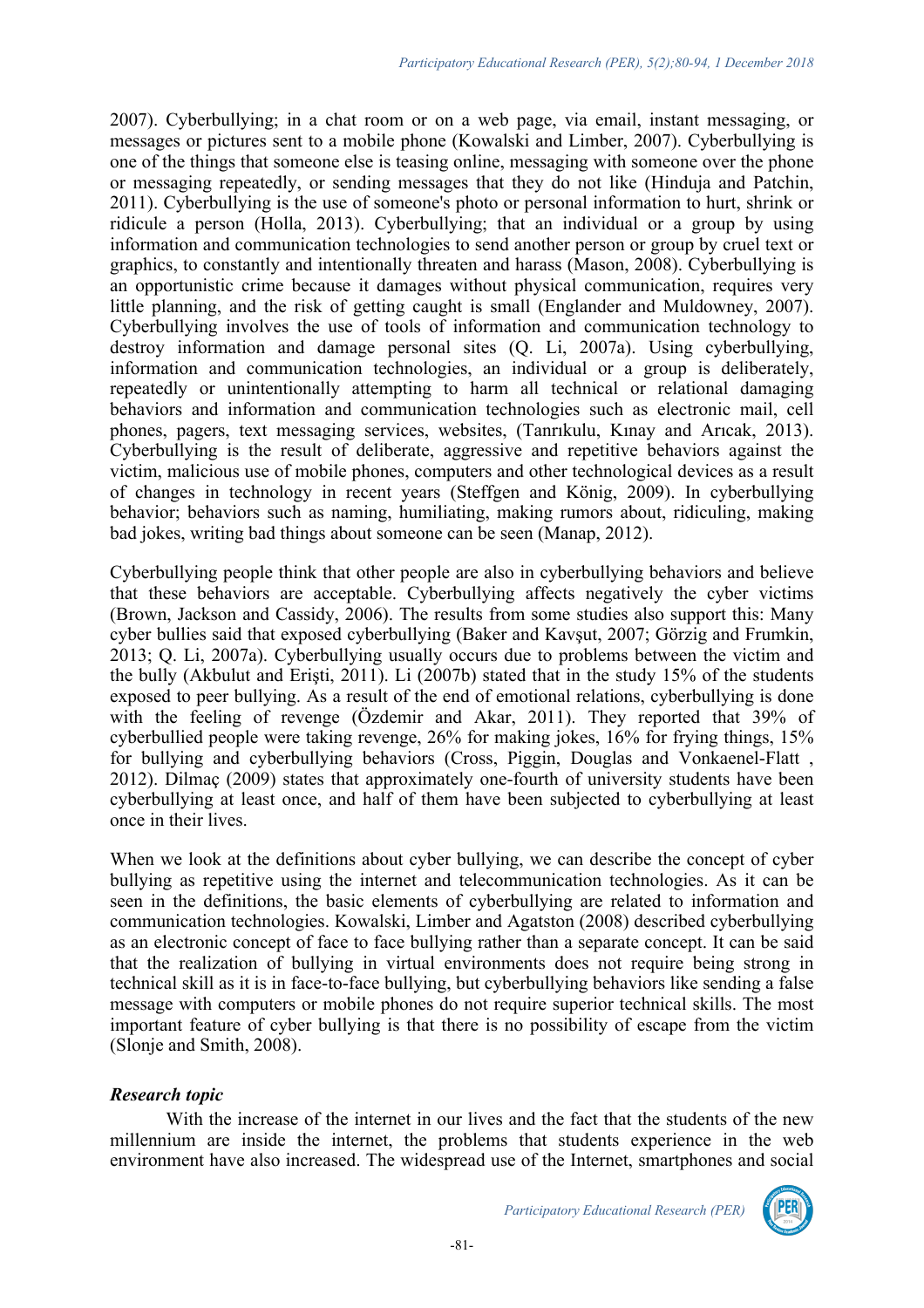networks and the fact that they reach very young ages cause those who face problems on the web to reach their young age. In this context, it is thought that it is important for middle school students to examine their opinions about internet usage and the problems they encounter on the internet environment and to contribute to the work done in this field. In this research, "Secondary School Students' Internet Use and Encountered Problems" was set as a research topic.

## *Purpose of the research*

The purpose of this research is to determine the opinions of middle school students and their parents about the internet usage of students and the problems they encounter on the internet.

## *Problem*

Problem statement of this research: "Secondary School Students' Internet Uses and What Are the Problems They Encounter on the Net?"

- (1) What are the opinions of parents about the internet use of middle school students?
- (2) What are the opinions of the students regarding the problems they face in the internet environment?

## **Method**

## *Research method*

The qualitative research design is used in this study. A semi-structured interview technique was used to collect the data.

#### *Participants*

The study group of the research consisted of 24 students who were educated in the  $5<sup>th</sup>$ , 6<sup>th</sup>, 7<sup>th</sup> and 8<sup>th</sup> grades and selected by random sampling and 12 parents selected by random sampling from the parents of these students in Ereğli, Konya.

## *Data Collection Tools*

A semi-structured interview form was used to collect the data. For this, interview questions were prepared and expert opinions were taken and converted into interview form and applied to students and parents.

#### *The Data Analysis*

Content analysis method was used to analyze the data. The main purpose of the content analysis is to reach concepts and associations that can explain the data. Therefore, the collected data should be conceptualized first, and then the themes should be organized in a logical way according to the emerging concepts and to explain the data (Yıldırım and Şimşek, 2013). In the content analysis, the related categories are determined and the analyzed data are grouped according to the identified categories (Özdemir, 2010). In the analysis of data, the content analysis method is used in analyzing qualitative data; coding of data, finding of themes, the arrangement of codes and themes, and identification and interpretation of the findings (Yıldırım and Şimşek, 2013).

In this study, the answers given by the parents and students in the two study groups to the interview questions were coded and the themes were formed. Accordingly, the obtained data

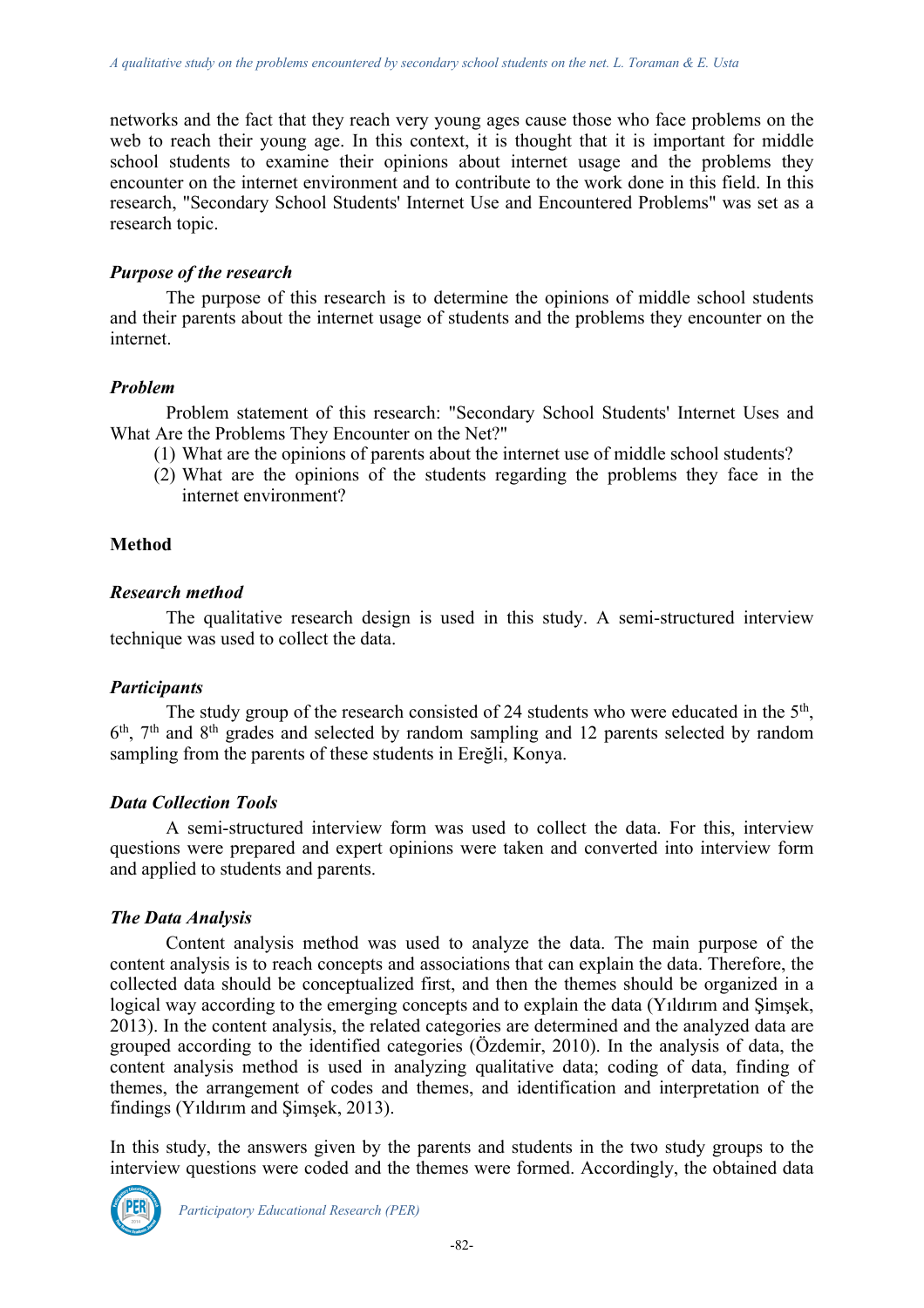were grouped and interpreted. In addition, 2 - 3 of the answers given for each interview question were presented exactly. The actual names of parents and students in the study group were not used when the data were presented and the findings were interpreted. Each of the interviewed parents was given the following codes: K1, K2, K3 ... K12. Each of the students interviewed was given the codes Ö1, Ö2, Ö3 ... Ö24. Findings obtained in the research were presented and interpreted respectively according to the questions in the interview form.

#### **Findings**

In this section, the answers given by the students and their families to the interview questions in the direction of the research purpose were examined and analyzed by the content analysis method and interpreted.

#### *Findings related to the first sub problem (What are the opinions of the parents about the internet use of middle school students?)*

The interview questions are as follows:

- (1) Did you know the concept of cyberbullying? Have you heard from the press, television or social media before?
- (2) What do you think about your child's use of the internet, what are your opinions?
- (3) What purpose and how does your child use the internet?
- (4) Is the computer in your home shared in the child's own room?
- (5) Do you use secure internet service that offers child/family profile? Why?
- (6) Do you check your child's computer and internet usage?
- (7) Are you checking your child's daily computer usage?
- (8) Do you track which sites your child enters or plays?
- (9) Does your child know or use educational content sites?
- (10)Do your children know about the problems they face on the internet?
- (11)What do you do if your child encounters cyberbullying via social media?
- (12)Do you come to see the problem or try to solve it yourself, do you seek legal ways?

The answers to the interview questions were examined and the codes were created and categorized.

| Category           | <b>Main Theme</b>                  | <b>Sub Theme</b>                                                                                                                                                                                                                                                                                                                     | Frequency      |
|--------------------|------------------------------------|--------------------------------------------------------------------------------------------------------------------------------------------------------------------------------------------------------------------------------------------------------------------------------------------------------------------------------------|----------------|
|                    | Yes                                | From social media                                                                                                                                                                                                                                                                                                                    |                |
|                    |                                    | Other                                                                                                                                                                                                                                                                                                                                | 6              |
| Know Cyberbullying | N <sub>0</sub>                     |                                                                                                                                                                                                                                                                                                                                      | 5              |
|                    | Total                              | <b>I ADIC 1.</b> THE VIEWS OF BAFFILS ADOUT THE HILLING USE OF SECONDALY SCHOOL SUGGEILS<br>Little<br>Enough<br>When it's necessary, controlled<br>Very<br>Homework<br>Lessons<br>Research<br>Game<br>Video / music<br>Social media / chat<br>Education/use is incorrect find except<br>for education<br>Use of social media is very | 12             |
|                    | Frequency of use                   |                                                                                                                                                                                                                                                                                                                                      | $\overline{2}$ |
|                    |                                    |                                                                                                                                                                                                                                                                                                                                      | 3              |
|                    |                                    |                                                                                                                                                                                                                                                                                                                                      | 2              |
|                    |                                    |                                                                                                                                                                                                                                                                                                                                      | 5              |
|                    | Purpose of use<br>Opinion<br>Total |                                                                                                                                                                                                                                                                                                                                      | 4              |
|                    |                                    |                                                                                                                                                                                                                                                                                                                                      | 7              |
| Internet Using     |                                    |                                                                                                                                                                                                                                                                                                                                      | 4              |
|                    |                                    |                                                                                                                                                                                                                                                                                                                                      | 9              |
|                    |                                    |                                                                                                                                                                                                                                                                                                                                      | 3              |
|                    |                                    |                                                                                                                                                                                                                                                                                                                                      | 10             |
|                    |                                    |                                                                                                                                                                                                                                                                                                                                      | $\overline{2}$ |
|                    |                                    |                                                                                                                                                                                                                                                                                                                                      | 2              |
|                    |                                    |                                                                                                                                                                                                                                                                                                                                      | 53             |

**Table 1.** The views of parents about the internet use of secondary school students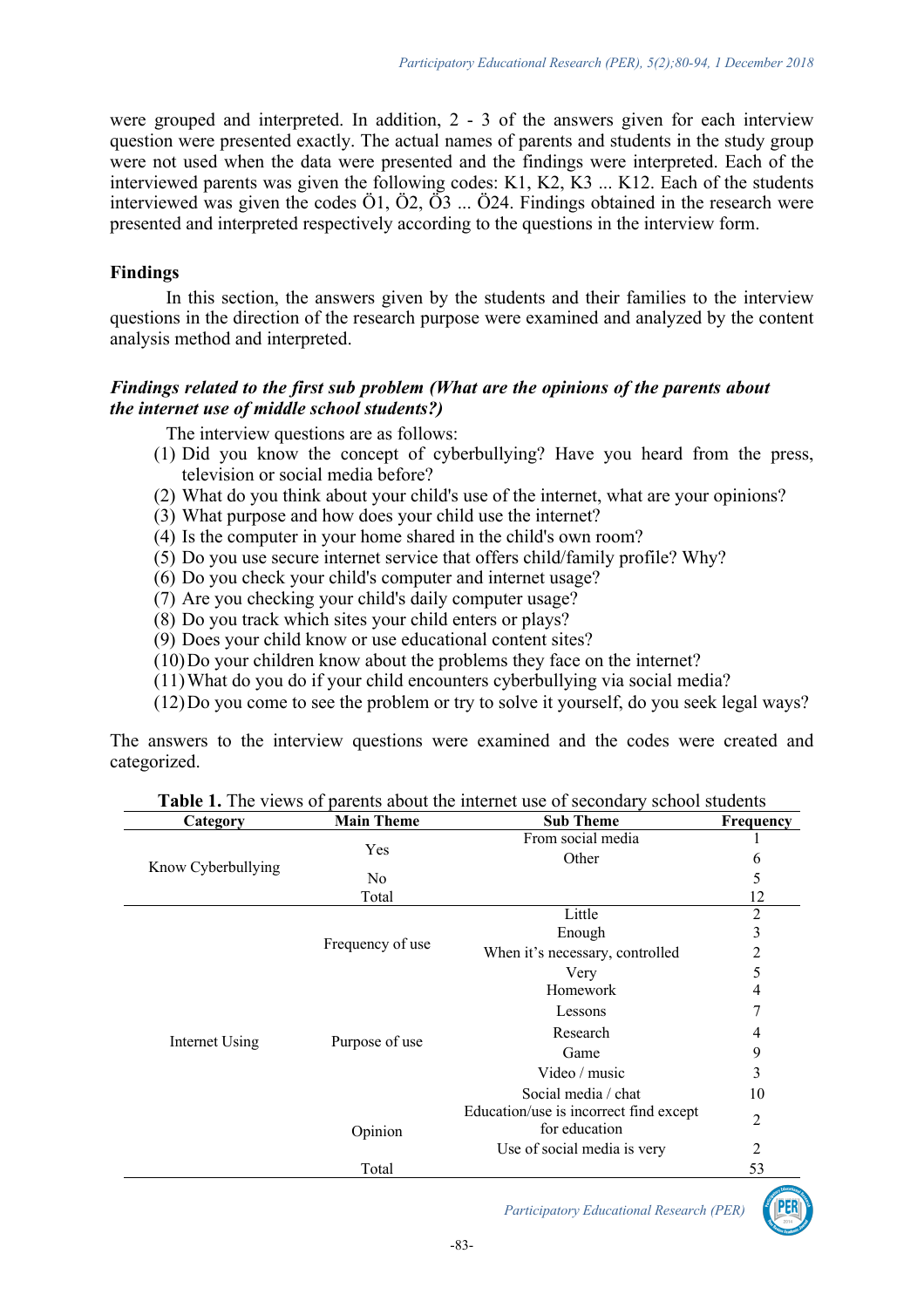*A qualitative study on the problems encountered by secondary school students on the net. L. Toraman & E. Usta*

| Computer Environment                                                                                                                                                                                    | No computer         |                           | $\mathfrak{Z}$ |
|---------------------------------------------------------------------------------------------------------------------------------------------------------------------------------------------------------|---------------------|---------------------------|----------------|
|                                                                                                                                                                                                         | In the child's room |                           | $\overline{2}$ |
|                                                                                                                                                                                                         | In common use area  |                           | $\tau$         |
|                                                                                                                                                                                                         |                     |                           | 12             |
|                                                                                                                                                                                                         | Total               |                           |                |
|                                                                                                                                                                                                         |                     | For cyber security        | 1              |
| Secure Internet Use<br>Internet Usage Control<br>Computer Usage Time<br>Control<br>Websites Usage Control<br>Know / Use Educational<br>Websites<br>Be Aware of Problems<br>Reaction to<br>Cyberbullying | Use                 | For to protect            | $\overline{2}$ |
|                                                                                                                                                                                                         |                     | Other                     | 2              |
|                                                                                                                                                                                                         |                     | Doing too much restraint  | $\mathbf{1}$   |
|                                                                                                                                                                                                         | Not use             | Other                     | 6              |
|                                                                                                                                                                                                         |                     |                           |                |
|                                                                                                                                                                                                         | Total               |                           | 12             |
|                                                                                                                                                                                                         | Checking            |                           | 7              |
|                                                                                                                                                                                                         | Not checking        | He/She is able to control | $\mathbf{1}$   |
|                                                                                                                                                                                                         |                     | Other                     | 2              |
|                                                                                                                                                                                                         | Time to time        |                           | $\overline{2}$ |
|                                                                                                                                                                                                         |                     |                           |                |
|                                                                                                                                                                                                         | Total               |                           | 12             |
|                                                                                                                                                                                                         |                     | Daily half an hour        | $\mathbf{1}$   |
|                                                                                                                                                                                                         |                     | For extracurricular use   | 1              |
|                                                                                                                                                                                                         | Yes                 |                           |                |
|                                                                                                                                                                                                         |                     | Using at weekends         | 1              |
|                                                                                                                                                                                                         |                     | Other                     | 5              |
|                                                                                                                                                                                                         |                     | No computer               | 1              |
|                                                                                                                                                                                                         | No                  | Other                     | 3              |
|                                                                                                                                                                                                         | Total               |                           | 12             |
|                                                                                                                                                                                                         |                     | Most of the time          |                |
|                                                                                                                                                                                                         | Yes                 |                           | 1              |
|                                                                                                                                                                                                         |                     | Other                     | 7              |
|                                                                                                                                                                                                         | No                  |                           | $\overline{4}$ |
|                                                                                                                                                                                                         | Total               |                           | 12             |
|                                                                                                                                                                                                         | Don't know          |                           | $\mathbf{1}$   |
|                                                                                                                                                                                                         |                     | He/She know               | 6              |
|                                                                                                                                                                                                         | Yes                 | He/She use                | 5              |
|                                                                                                                                                                                                         |                     |                           |                |
|                                                                                                                                                                                                         | Total               |                           | 12             |
|                                                                                                                                                                                                         | Yes                 |                           | 7              |
|                                                                                                                                                                                                         |                     | He/She is solving         | 1              |
|                                                                                                                                                                                                         | N <sub>o</sub>      |                           |                |
|                                                                                                                                                                                                         |                     | Other                     | 2              |
|                                                                                                                                                                                                         | Sometimes           |                           | $\overline{c}$ |
|                                                                                                                                                                                                         | Total               |                           | 12             |
|                                                                                                                                                                                                         |                     | To obstacle               | $\sqrt{2}$     |
|                                                                                                                                                                                                         |                     | Restriction of use        | 1              |
|                                                                                                                                                                                                         | Prevention          |                           |                |
|                                                                                                                                                                                                         |                     | Warning                   | $\overline{c}$ |
|                                                                                                                                                                                                         |                     | <b>Closing Accounts</b>   | $\mathbf{1}$   |
|                                                                                                                                                                                                         |                     | Take prevention           | 3              |
|                                                                                                                                                                                                         |                     | Prosecute                 | 1              |
|                                                                                                                                                                                                         | Complain            | Reporting to the police   | 1              |
|                                                                                                                                                                                                         |                     | To complain               | 4              |
|                                                                                                                                                                                                         | Consultation with   |                           |                |
|                                                                                                                                                                                                         | experts             |                           | 1              |
|                                                                                                                                                                                                         | To the child        |                           | 1              |
|                                                                                                                                                                                                         | Try to solve        |                           | 1              |
|                                                                                                                                                                                                         | Total               |                           | 18             |
|                                                                                                                                                                                                         | Legal remedies      |                           | 9              |
|                                                                                                                                                                                                         |                     |                           |                |
|                                                                                                                                                                                                         | Ignore              | Can solve                 | 1              |
| Problem Solving                                                                                                                                                                                         | Try to solve myself |                           | 1              |
|                                                                                                                                                                                                         | Expert assistance   |                           | $\mathbf{1}$   |
|                                                                                                                                                                                                         | Don't know          |                           | $\overline{2}$ |
|                                                                                                                                                                                                         | Total               |                           | 14             |

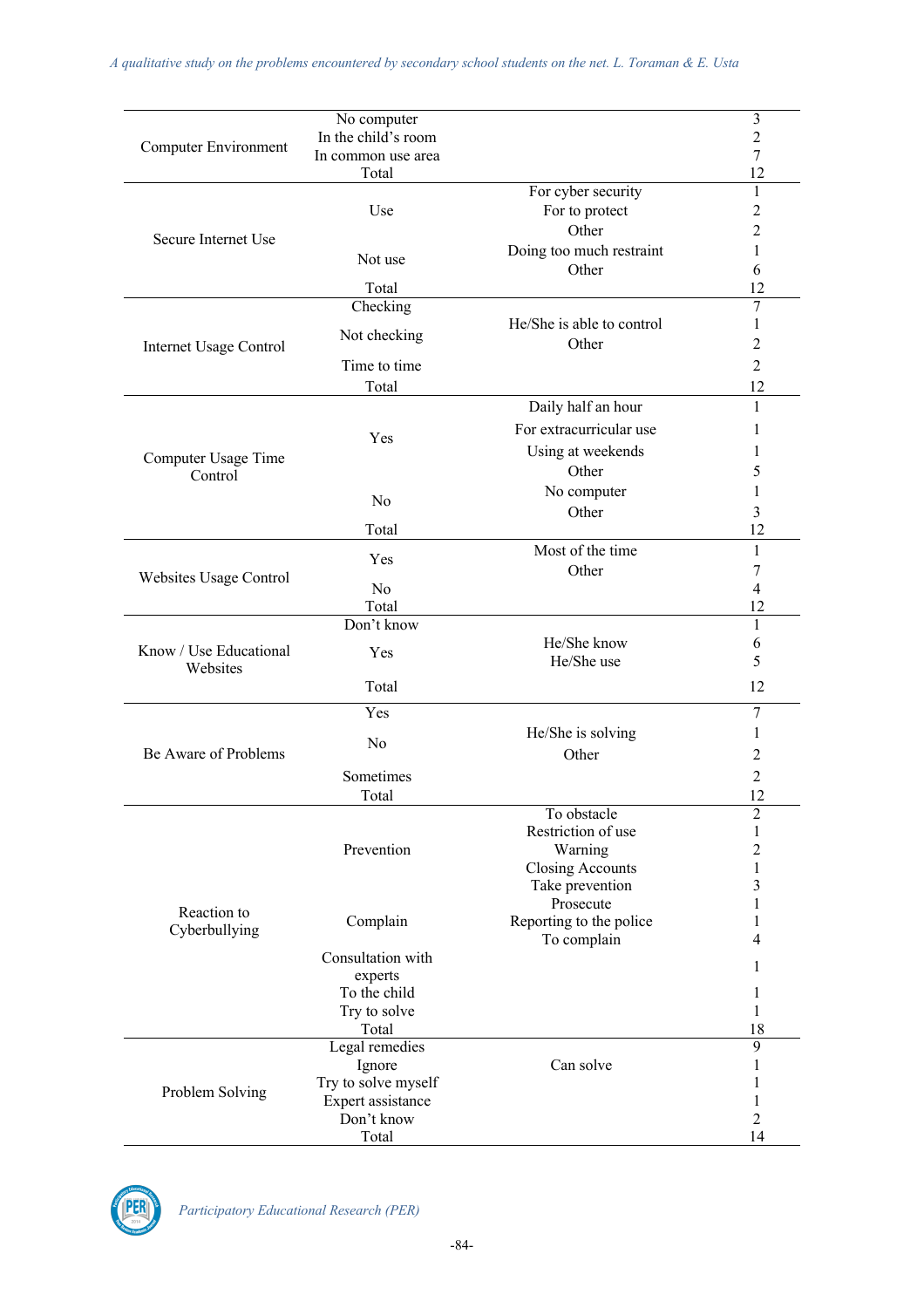After the interview with parents, the answers were given are coded and Know Cyberbullying, Internet Using, Computer Environment, Secure Internet Use, Internet Usage Control, Computer Usage Time Control, Websites Usage Control, Know / Use Educational Websites, Be Aware of Problems, Reaction to Cyberbullying and Problem Solving categories were created. The data were grouped according to categories and main themes and sub-themes were created. The frequencies and interpretations of the themes and sub-themes of the generated categories are as follows:

It is observed that the number of people who know the concept of cyberbullying is 12 and the number of people who do not know the concept of cyberbullying is 5.

Some answers about knowing the concept of cyberbullying are as follows:

"I know. I heard from social media." (K3)

"No. I do not have any knowledge." (K8)

"I know I heard it." (K12)

When looking at the 37 answers that in the Purpose of use main theme, the two most preferred sub-themes are seen Social Media / Chat ( $n = 10$ ) and Game ( $n = 9$ ) sub-themes.

Some of the answers given by parents on internet usage of their children are as follows:

"He spends a lot of time on social media." (K2)

"If we do not take the necessary precautions, they kill too much time on the Internet." (K8)

"He's spending a lot of time. I find it wrong to enter different programs except for education." (K9)

"Sometimes he plays, he does his homework." (K1)

"Using for education, social media and entertainment." (K12)

According to the Computer Environment category, 7 out of 12 answers show that the computer at home is in the common area.

Here are some of the answers given about the location of the computer at home: "No computer" (K5) "In the child's own room" (K7) "In common use" (K12)

When we looked at a total of 12 couples in the Secure Internet Use category, 7 people stated that they did not use secure internet service and 5 people stated that they use secure internet service.

Some of the answers to the situation of using secure internet are as follows:

"No, I do not."  $(K1)$ 

"Yes. Because I think it will be more harmful if the internet is not used safely." (K4) "I use" (K8)

When we look at 12 frequencies in the Internet Usage Control category, we can say that 9 parents control their children's computer and internet usage.

Some of the answers given to the situation about control their children's use of the internet are as follows:

"Time to time. He informs me about his games." (K4) "Yes. We are checking." (K8)

"I check it occasionally." (K12)

When we look at a total of 12 frequencies in the Computer Usage Time Control category, we

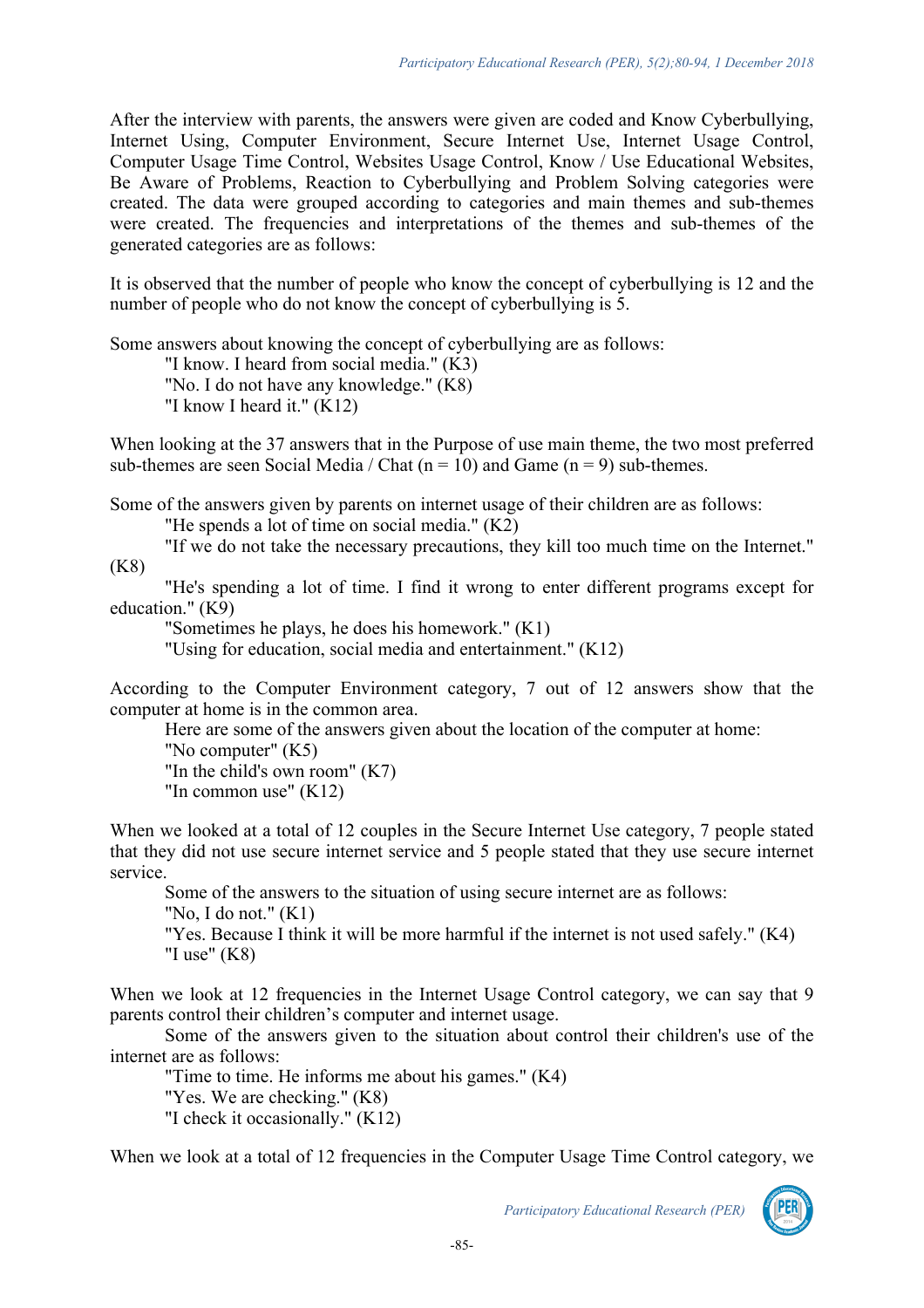can say that 8 parents control the duration of their children's computer use. Some of the answers about controlling the child's computer use period are as follows:

"Weekends use 1 or 3 hours" (K1) "No" (K5)

"Yes. We take precautions not to exceed a half-hour per day." (K8)

When we look at a total of 12 frequencies in the Websites Usage Control category, we can say that 8 parents controlled their children which have entered a website or which games they play.

Some of the answers given to follow up about which sites their children enter are: "I do not follow." (K2)

"I often try to follow the games." (K4)

When we look at a total of 12 frequencies in the Know / Use Educational Websites category, 11 people stated that the child knows and uses educational content sites. 1 person stated that the child does not know educational content sites.

Some of the answers about the child's knowledge and use of educational content sites are as follows:

"I do not know" (K1) "Yes." (K3) "He knows and uses it." (K8)

When we look at a total of 12 frequencies in the Be Aware of Problems category, we can say that 9 children are aware of the problems they face on the internet. Some of the answers given by the parents about their children's awareness of the problems they face on the internet are as follows:

```
"No" (K2)
"Usually" (K3)
"I have not had a problem until now, but I think if we do, I will be informed." (K4)
```
When looking at a total of 18 frequencies in the Reaction to Cyberbullying category, half of the responses  $(n = 9)$  seems to be in the prevention main theme. Some of the answers given by the parents about their children's reactions when they encountered cyberbullying are as follows:

"I complain." (K2)

"Leave your son because he knows what to do." (K7)

"I take the necessary precautions in consultation with experts." (K8)

When looking at a total of 14 frequencies in the Problem Solving category, the majority of the parents  $(n = 9)$  seems to have chosen to resort to legal remedies. Some of the answers parents about to solve the problems their children encounter are:

"I do not know" (K1)

"I apply for legal remedies." (K4)

"As soon as we are not insensitive, we get legal help from specialists." (K8)

## *Findings related to the Second Sub problem (What are the opinions of the students on the Internet in relation to the problems?)*

The interview questions are as follows:

- (1) Did you know the concept of cyberbullying? Did you hear from the press, on television or on social media?
- (2) When and how did you learn to use computer and internet?

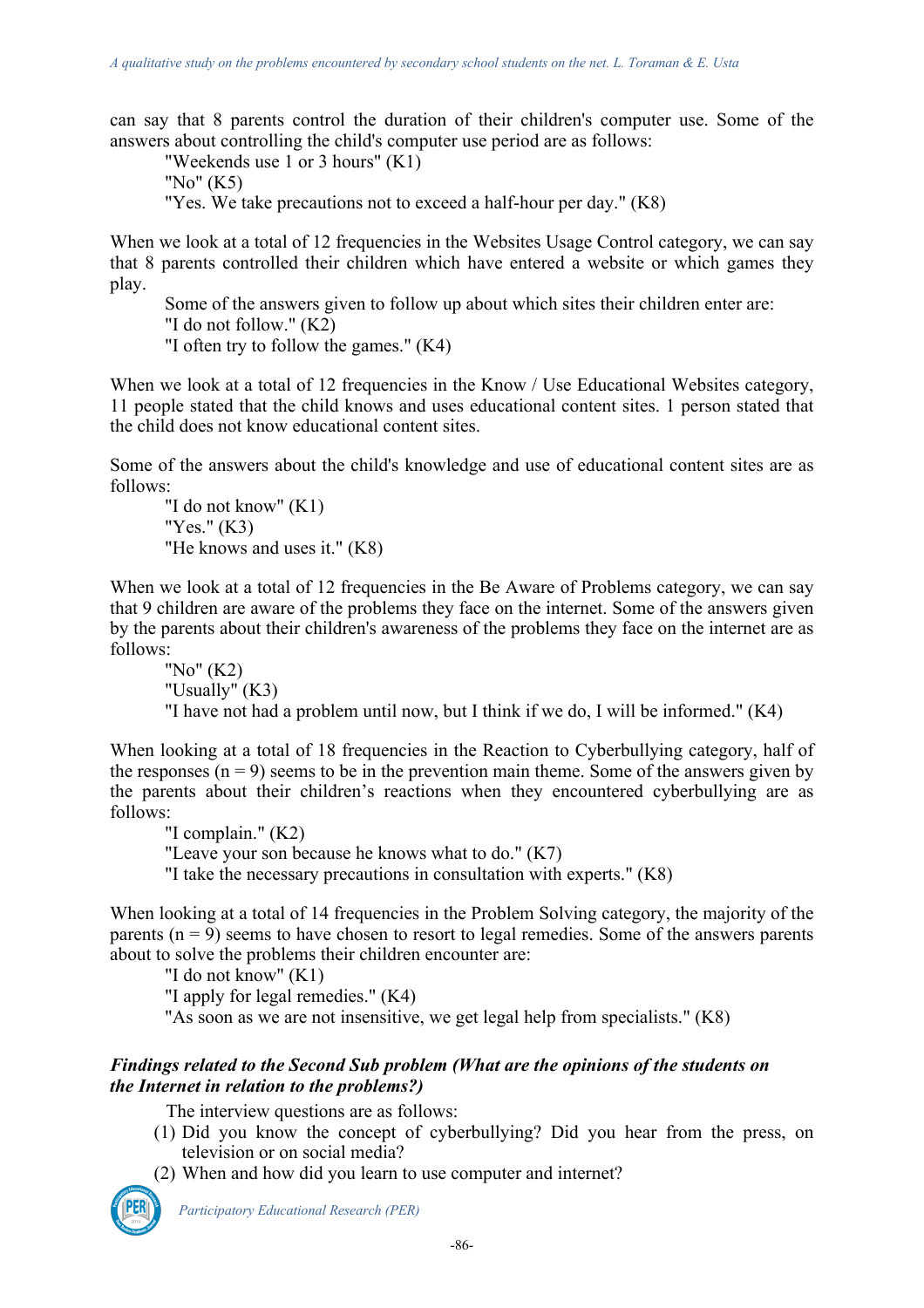- (3) What purpose and how do you benefit from the Internet?
- (4) Do you use the internet to read newspapers/magazines?
- (5) What are the problems you face when using computers and internet?
- (6) How do you find solutions to problems you encounter while using computer and internet?
- (7) What problems do you face on social media platforms?
- (8) Did you compare cyberbullying with social media?
	- (a) Have you shared a photograph/video that you did not want/tagged without permission? What did you do?
	- (b) Have you received disturbing messages or comments? How were they?
	- (c) Are there mockers in the social media environment? What did you do?
	- (d) Have you been exposed to insulting language on the internet? By whom and how?
	- (e) Has it taken over the social media account or has it happened to someone else? Is there anything you hear/feel about it?
- (9) What did you feel and what you did if you were facing cyberbullying?
- (10)What do you do if you experience cyberbullying? Do you know your rights?
- (11)Do you complain about the cyberbully? Where do you go?

The answers to the interview questions were examined and the codes were created and categorized.

| Category                          | <b>Main Theme</b>          | <b>Sub Theme</b>      | Frequency      |
|-----------------------------------|----------------------------|-----------------------|----------------|
|                                   |                            | From social media     | $\overline{c}$ |
|                                   | Yes                        | Other                 | 3              |
| Know Cyberbullying                | N <sub>0</sub>             |                       | 19             |
|                                   | Total                      |                       | 24             |
|                                   |                            | 4 years old           | $\overline{2}$ |
|                                   | Learning time              | 5-6 years old         | 9              |
|                                   |                            | 7 years old           | 5              |
|                                   |                            | 8-9 years old         | 5              |
|                                   |                            | 10 years old          | 3              |
|                                   |                            | Mother                | $\overline{c}$ |
|                                   |                            | Father                | $\overline{7}$ |
| Computer and Internet<br>Learning |                            | Sister                | $\overline{c}$ |
|                                   |                            | <b>Brother</b>        | $\overline{c}$ |
|                                   | Learned person /<br>status | Researching           | 3              |
|                                   |                            | With play             | $\overline{c}$ |
|                                   |                            | Cousins               | $\overline{4}$ |
|                                   |                            | Uncle                 | 1              |
|                                   |                            | Teacher               | 1              |
|                                   | Total                      |                       | 48             |
| Purpose of Internet<br>Usage      | Education                  | Homework              | 13             |
|                                   |                            | Lesson                | 3              |
|                                   |                            | Research              | 5              |
|                                   |                            | E-school              | 1              |
|                                   | Entertainment              | Game                  | 11             |
|                                   |                            | Video / movie viewing | 9              |
|                                   |                            | Social media          | 8              |
|                                   | Total                      |                       | 50             |
| Reading                           | Yes                        |                       | $\overline{2}$ |
| Newspaper/Journal                 | No                         |                       | 22             |
| from The Internet                 | Total                      |                       | 24             |

**Table 2.** Students' views about the problems they face in the internet environment

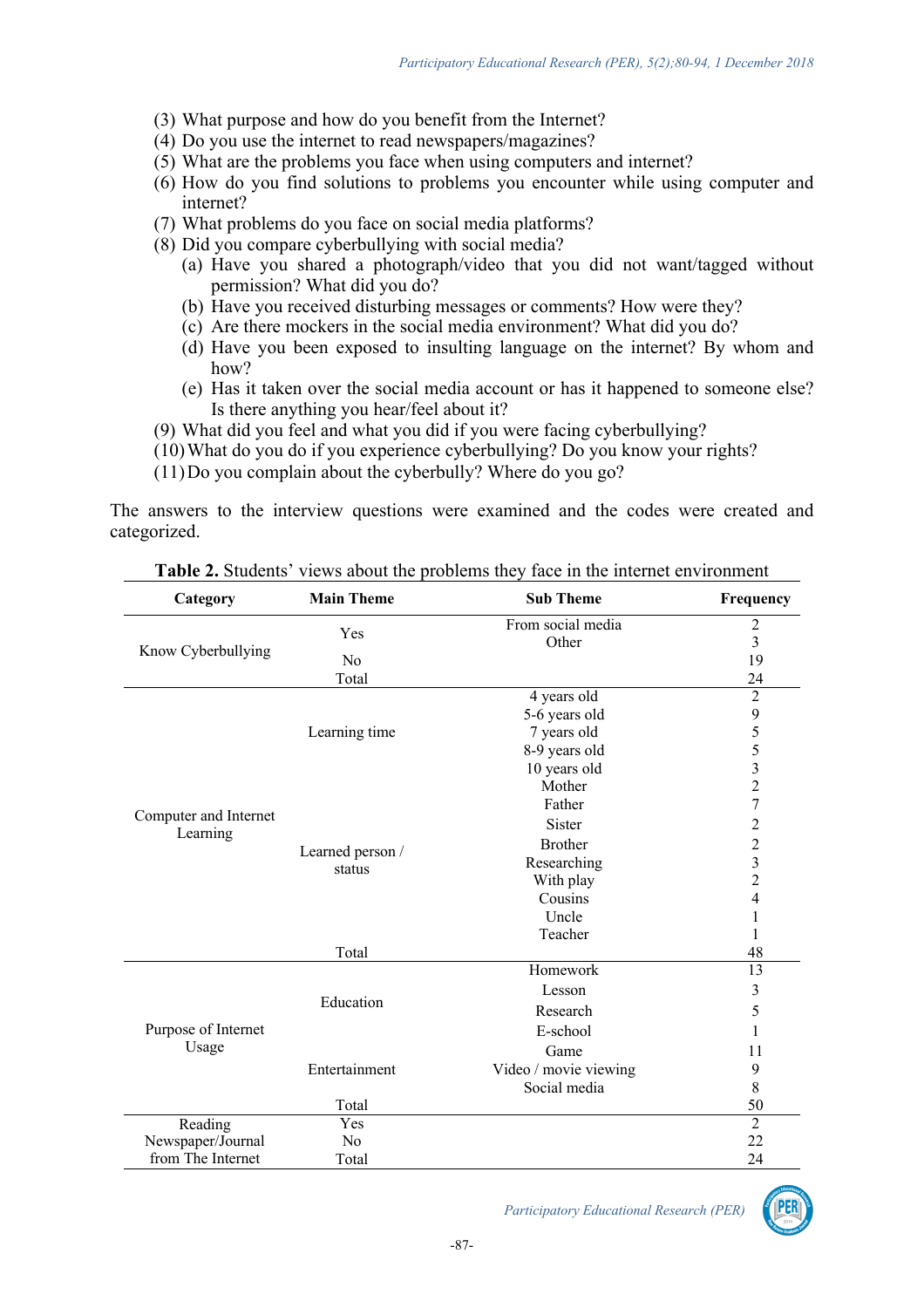|                                     | Hardware           | Internet                       | 7                       |
|-------------------------------------|--------------------|--------------------------------|-------------------------|
|                                     |                    | Keyboard                       | 1                       |
|                                     |                    | <b>Viruses</b>                 | 4                       |
|                                     | Malwares           |                                |                         |
|                                     |                    | Advertisements                 | 8                       |
| Problems Encountered                | Messages from      |                                |                         |
|                                     | unknown contacts   |                                | 2                       |
|                                     | Spend a lot of     |                                |                         |
|                                     |                    |                                | 1                       |
|                                     | time               |                                |                         |
|                                     | No problem         |                                | $\overline{4}$          |
|                                     | Total              |                                | 27                      |
|                                     | Internet           | By waiting                     | $\overline{2}$          |
|                                     |                    | Check the internet connection  | 5                       |
|                                     | Keyboard           | Using voice keyboard           | $\mathbf{1}$            |
|                                     | <b>Viruses</b>     | Antivirus program              | $\overline{c}$          |
|                                     |                    | Closing                        | 7                       |
|                                     | Advertisements     |                                |                         |
| Solutions to Problems               |                    | By complaining                 | 1                       |
| Encountered                         | Messages from      | Put obstacle                   | 2                       |
|                                     | unknown contacts   |                                |                         |
|                                     | Spend a lot of     |                                |                         |
|                                     | time               | Turning of the computer        | 1                       |
|                                     | No problem         |                                | 4                       |
|                                     | Total              |                                | 25                      |
|                                     |                    |                                |                         |
|                                     |                    | Swearing                       | $\overline{2}$          |
|                                     | Inappropriate      | Slang                          | $\sqrt{2}$              |
|                                     | post/message       | Meaningless writings           | $\mathbf{1}$            |
|                                     |                    | Bad message                    | $\overline{2}$          |
|                                     |                    | Messages from unknown contacts | 3                       |
| Social Media Problems               |                    | Malicious accounts             | $\mathbf{1}$            |
|                                     | Request            | Request from unknown contacts  | 3                       |
|                                     | I don't use social |                                |                         |
|                                     |                    |                                | $\overline{4}$          |
|                                     | media              |                                |                         |
|                                     | Didn't encounter   |                                | 11                      |
|                                     | Total              |                                | 29                      |
|                                     |                    | I Complained                   | $\overline{\mathbf{3}}$ |
|                                     |                    | I Blocked                      | $\mathbf{1}$            |
|                                     |                    | I warned                       | $\overline{c}$          |
|                                     | It was             | Be angry                       | $\,1$                   |
| Unauthorized<br>Photo/Video Sharing |                    | I did spam                     | $\overline{2}$          |
|                                     |                    | I stole account                |                         |
|                                     |                    |                                | $\mathbf{1}$            |
|                                     |                    | Didn't anything                | $\overline{c}$          |
|                                     | It was not         |                                | 15                      |
|                                     | Total              |                                | 27                      |
|                                     |                    | Someone sends 300 messages     | $\mathbf{1}$            |
|                                     |                    | Abusive sentences              | 4                       |
| Receive an Irritating<br>Message    | I received         | Moniker                        | 1                       |
|                                     |                    | Redundant comments             | 1                       |
|                                     |                    | Messages from unknown contacts | $\overline{2}$          |
|                                     |                    |                                |                         |
|                                     | I didn't receive   |                                | 15                      |
|                                     | Total              |                                | 24                      |
| In Social Media<br>Mockery          | It was             | Pound                          | 1                       |
|                                     |                    | Didn't care                    | 1                       |
|                                     |                    | Reported                       | 1                       |
|                                     | It was not         | If it will, I block            | 1                       |
|                                     |                    | Other                          | 20                      |
|                                     |                    |                                |                         |
|                                     | Total              |                                | 24                      |
|                                     | Be exposed         | By my friend                   | 1                       |
| Internet Insulting                  |                    | Comments on                    | 1                       |
|                                     | Not be exposed     |                                | 20                      |

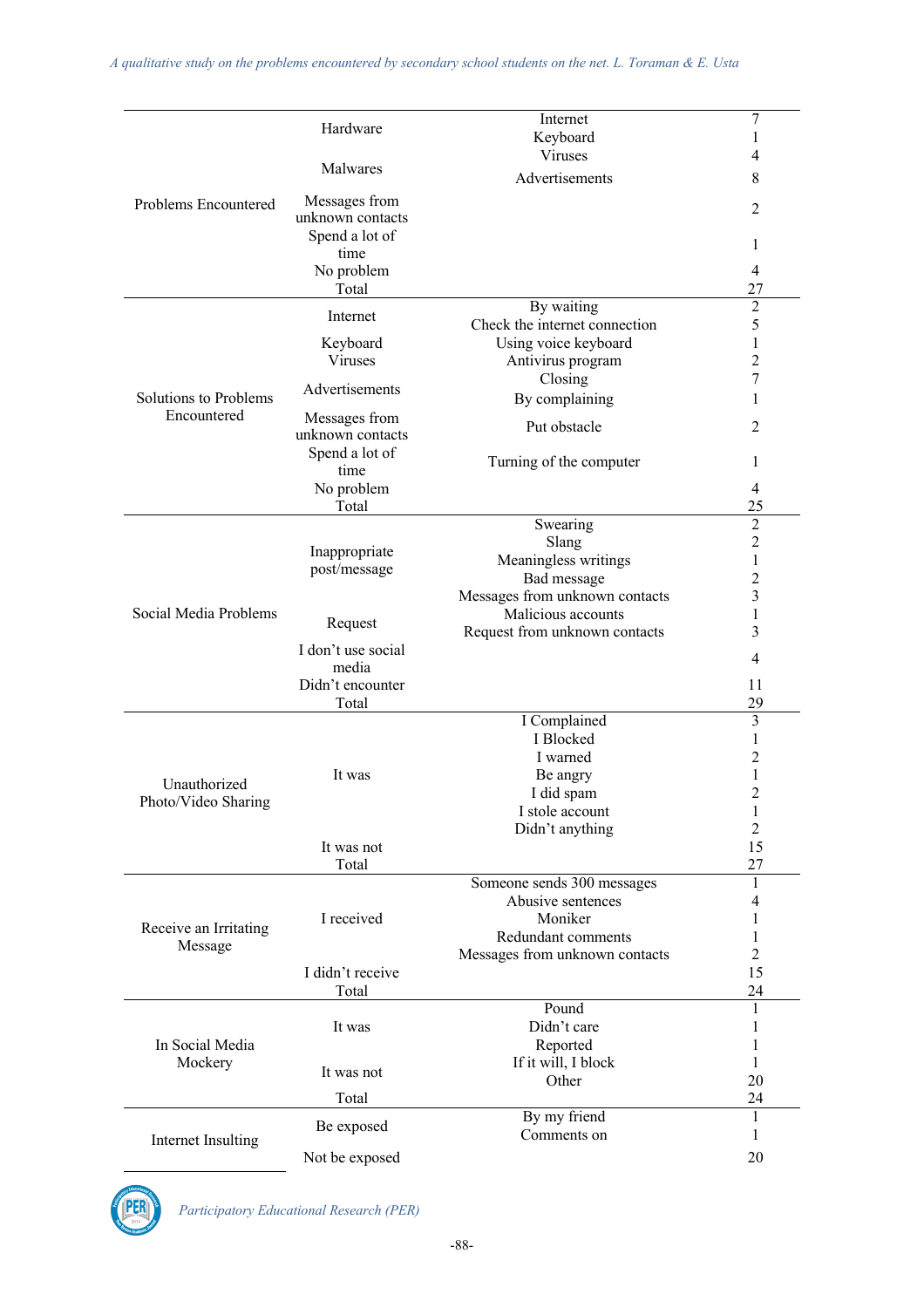|                                   | I haven't account  |                                                                     | $\overline{c}$  |
|-----------------------------------|--------------------|---------------------------------------------------------------------|-----------------|
|                                   | Total              |                                                                     | 24              |
|                                   |                    | Changed password                                                    | $\mathbf{1}$    |
|                                   |                    | I did spam                                                          | 1               |
|                                   | Captured           | I Hacked                                                            | 1               |
| Capture of Social                 |                    | Don't know                                                          | $\mathbf{1}$    |
| Media Account                     |                    | Other<br>Sad<br>Feel bad<br>Very sad<br>Complained<br>Pay attention | 5               |
|                                   | Not captured       |                                                                     | 12              |
|                                   | I haven't account  |                                                                     | $\mathfrak{Z}$  |
|                                   | Total              |                                                                     | 24              |
|                                   | I encountered      |                                                                     | $\overline{3}$  |
| Encounter                         | I didn't encounter |                                                                     | 21              |
| Cyberbullying                     | Total              |                                                                     | 24              |
|                                   |                    |                                                                     | $\mathbf{1}$    |
|                                   | Emotion            |                                                                     | $\overline{2}$  |
| Cyberbullying Result<br>Situation |                    |                                                                     | $\mathbf{1}$    |
|                                   | Action             |                                                                     | $\overline{2}$  |
|                                   | Total              |                                                                     | 6               |
| Situation to Know                 | I know             |                                                                     | $\overline{9}$  |
|                                   | I don't know       |                                                                     | 15              |
| Rights                            | Total              |                                                                     | 24              |
|                                   |                    |                                                                     | $\mathbf{1}$    |
|                                   | Action<br>Total    | Change account                                                      | 1               |
| Response to                       |                    | Counter                                                             | 8               |
| Cyberbullying                     |                    | <b>Block</b>                                                        | 4               |
|                                   |                    | Respond, spam                                                       | 1               |
|                                   |                    |                                                                     | 15              |
|                                   | Yes                |                                                                     | $\overline{18}$ |
| Complain for Cyber                | N <sub>o</sub>     |                                                                     | $\mathfrak s$   |
| <b>Bully</b>                      | I didn't encounter |                                                                     | 1               |
|                                   | Total              |                                                                     | 24              |
|                                   | Formal             | Court                                                               | $\overline{2}$  |
|                                   |                    | Police                                                              | $\overline{4}$  |
|                                   |                    | Related places                                                      | 4               |
|                                   | Family             | Tell brother                                                        | 1               |
|                                   |                    | I solve                                                             | $\mathbf{1}$    |
| Place of Complaint                |                    | Close account                                                       | $\overline{2}$  |
|                                   | Other              | <b>Block</b>                                                        | $\mathbf{1}$    |
|                                   |                    | Encountered website                                                 | $\overline{2}$  |
|                                   |                    | Spam                                                                | $\mathbf{1}$    |
|                                   |                    | Don't know                                                          | $\overline{3}$  |
|                                   | Total              |                                                                     | 21              |

After the interview with parents, the answers were given are coded and Know Cyberbullying, Computer and Internet Learning, Purpose of Internet Usage, Reading Newspaper/Journal from The Internet, Problems Encountered, Solutions to Problems Encountered, Social Media Problems, Unauthorized Photo/Video Sharing, Receive an Irritating Message, In Social Media Mockery, Internet Insulting, Capture of Social Media Account, Encounter Cyberbullying, Cyberbullying Result Situation, Situation to Know Rights, Response to Cyberbullying, Complain for Cyber Bully and Place of Complaint categories were created. The frequencies and interpretations of the themes and sub-themes of the generated categories are as follows:

It is seen that the number of students who know the concept of cyberbullying is 5 and the number of students who do not know is 19. It is observed that most students do not hear or know the concept of cyberbullying. Some answers about knowing the concept of cyberbullying are as follows:

"No. I did not know and did not hear." (Ö8)

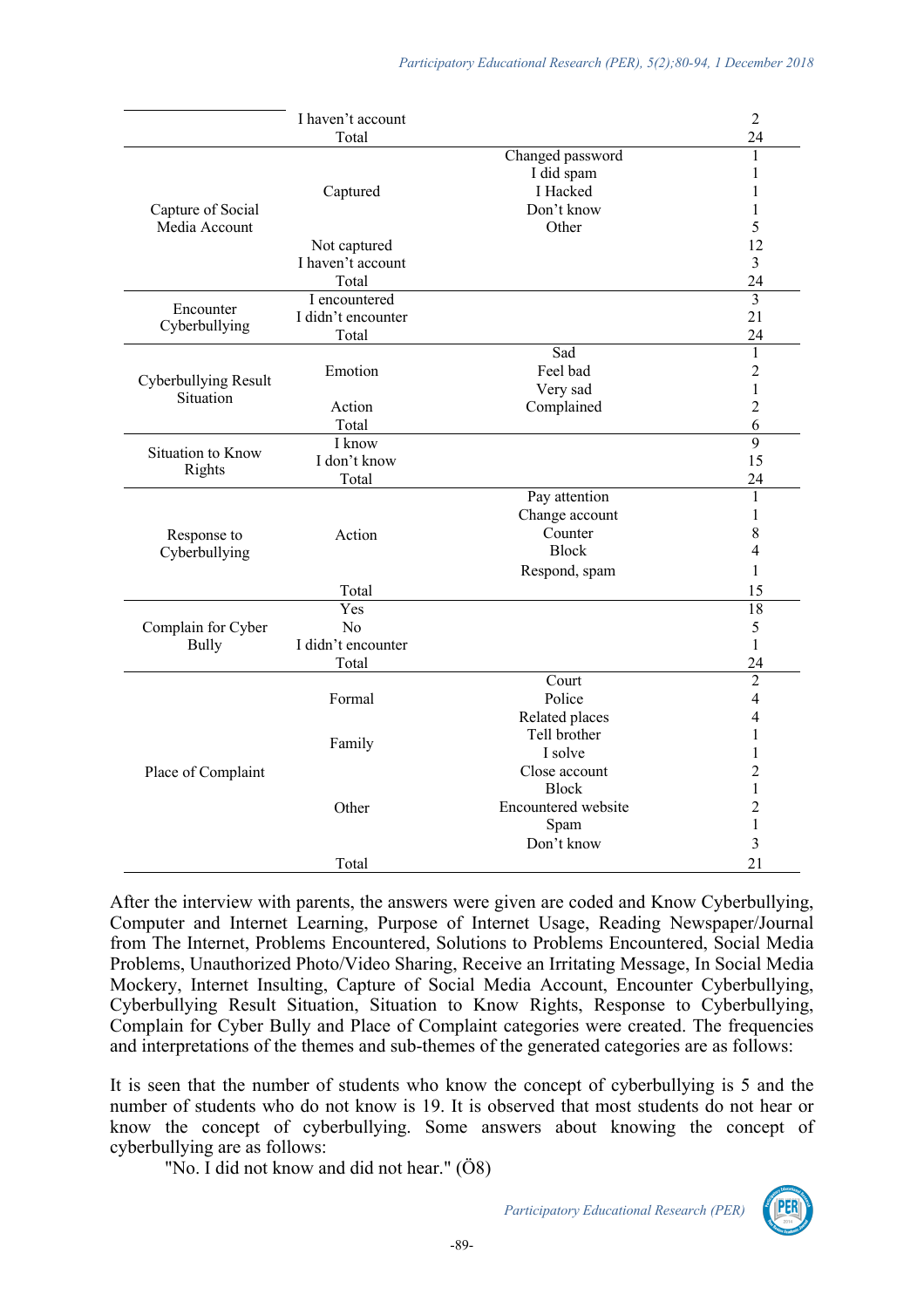"I heard it for the first time, but my guess is to bully while talking on the computer." (Ö20)

"No. I did not hear." (Ö24)

When we look at the frequencies of the sub-themes created in the Computer and Internet Learning main theme, it is seen that the majority of the students learned to use computer and internet at 5-6 years old  $(n = 9)$  from their fathers  $(n = 7)$ . Some of the answers given by students about when and how to use computers and the internet are as follows:

"From my cousins in my 5-6 year-olds" (Ö6)

"By seeing from my brother at the age of four." (Ö21)

"In my primary school, my family and my teachers" (Ö23)

When the frequencies of the "Purpose of Internet Usage" category are examined, it is seen that the sub-themes of the most homework ( $n = 13$ ) and games ( $n = 11$ ) are selected and the frequencies are close to each other. Here are some of the answers students make about how they use the Internet and how they use it:

"For social networks, entertainment and homework." (Ö13)

"I use it for games, research and entertainment." (Ö17)

"Homework and play." (Ö18)

Looking at the "Reading Newspaper/Journal from the Internet" category a total of 22 respondents in 24 indicate that do not read newspapers/journals on the internet.

Some of the answers given by students about their reading of newspapers / journals on the internet are as follows:

"No" (Ö10) "No. We are satisfied with what we learn from social networks." (Ö13) "Yes" (Ö22)

Problems Encountered category is  $n = 27$  in total. Some of the answers to the problems encountered while using the computer and the internet are as follows:

"Someone I do not know sends me a message" (Ö3)

"Advertising is out." (Ö10)

"Computer and internet freezing and slowness" (Ö11)

Solutions to Problems Encountered category is  $n = 25$  in total. Some of the answers about finding solutions to problems encountered while using computer and internet are as follows:

"If I have a bad message, I will prevent it."  $(03)$ 

"By closing the ad, I find the solution by not watching." (Ö10)

"I find a solution by turning it off and on." (Ö11)

Social Media Problems category is  $n = 29$  in total. Some of the answers to the problems in social media platforms are as follows:

"Inappropriate senders, bad messages" (Ö5) "The people we do not know send a request" (Ö11)

"I meet curses." (Ö21)

Unauthorized Photo / Video Sharing category is  $n = 27$  in total. It is seen that the frequencies of the "it was" ( $n = 12$ ) and "it was not" ( $n = 15$ ) main themes are close to each other. Some of the responses to an unauthorized photo or video sharing and response are:

"Yes. I complained to him." (Ö5)

"Yes. I followed him up and complained to the social media." (Ö18) "Yes. I stole his reckoning." (Ö19)

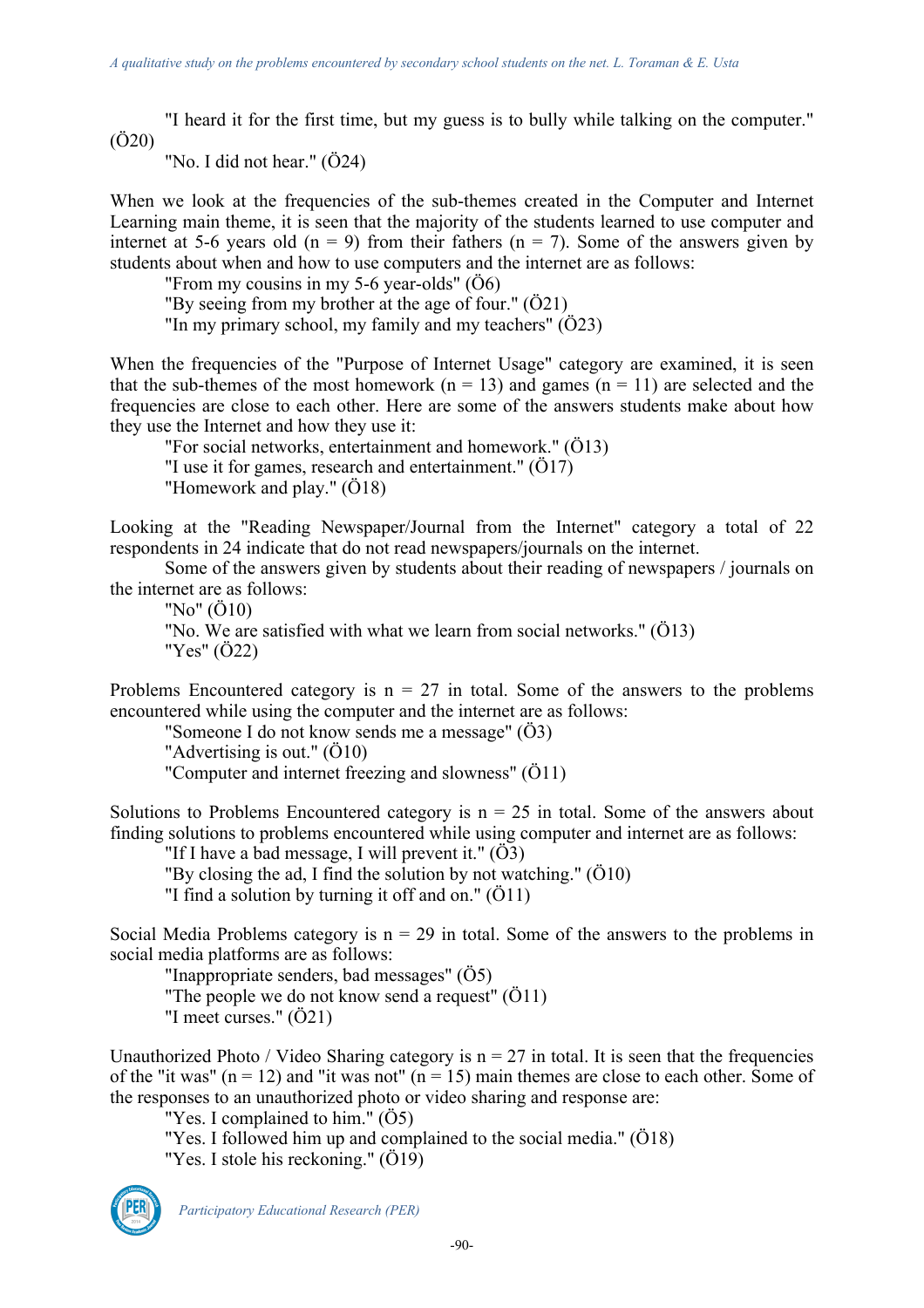Receive an Irritating Message category is  $n = 24$  in total. Some of the answers to the disturbing message / commenting situation are:

"Yes. Profanity etc." (Ö3) "Yes. Slang words." (Ö5) "Yes. I received disturbing messages." (Ö10)

In Social Media Mockery category is  $n = 24$  in total. Some of the answers to the mockery in the social media are:

"No. It did not." (Ö2)

"Yes. I played him." (Ö5)

"It did not. I would throw spam if I were." (Ö22)

Internet Insulting category is  $n = 24$  in total. Here are some of the answers to the question of exposure on the Internet:

"I was not exposed, but I complained and complained about the fact that a page had bad sharing." (Ö4)

"Yes. By my friend." (Ö5)

"Yes. Usually in comments." (Ö19)

Capture of Social Media Account category is  $n = 24$  in total. Here are some of the responses to the seizure of your social media account:

"Yes. My friend's facebook account was played." (Ö4)

"Yes. My instagram account was stolen. Everyone sent a message for him to spam." (Ö10)

"Yes. They stole my close friend's facebook account. Mine was never stolen." (Ö23)

When we looked at 24 frequencies in total in the Encounter Cyberbullying category, 3 people stated that they were facing cyberbullying and 21 people said that they did not encounter cyberbullying. Some of the answers given by the students about their encounter with cyberbullying and their feelings are as follows:

"Yes, I did. I was very bad and complained." (Ö4)

"Yes, I was very upset, but I did not cry." (Ö5)

"No, I did not, but I was sorry if I met." (Ö10)

When we look at 24 frequencies in total in the Cyberbullying Result Situation category, 9 people know what their rights are in case of cyberbullying, 15 people do not know their rights. Here are some of the answers given by the pupils about what they will do in case of cyberbullying and their knowledge of their rights:

"I'll be careful. I do not know my rights." (Ö8)

"I do not know my rights, but I will respond." (Ö15)

"I complain to my obstacles." (Ö16)

When we look at 24 frequencies in the Situation to Know Rights category, it is seen that 18 people said that I complained to the cyberbullying person, 5 people said that I did not complain, and 1 person said that I did not encounter cyberbullying. Most of the students interviewed ( $n = 18$ ) seem to complain about the cyberbullying person. It is determined that a student who says "No" says that I am doing it myself.

Place of Complaint category is  $n = 21$  in total. Some of the answers given by students about complaints and situations of cyberbullying and where to go are as follows:

"Yes. But I do not know where to apply." (Ö5)

"I do. Police appeal and close my account." (Ö12)

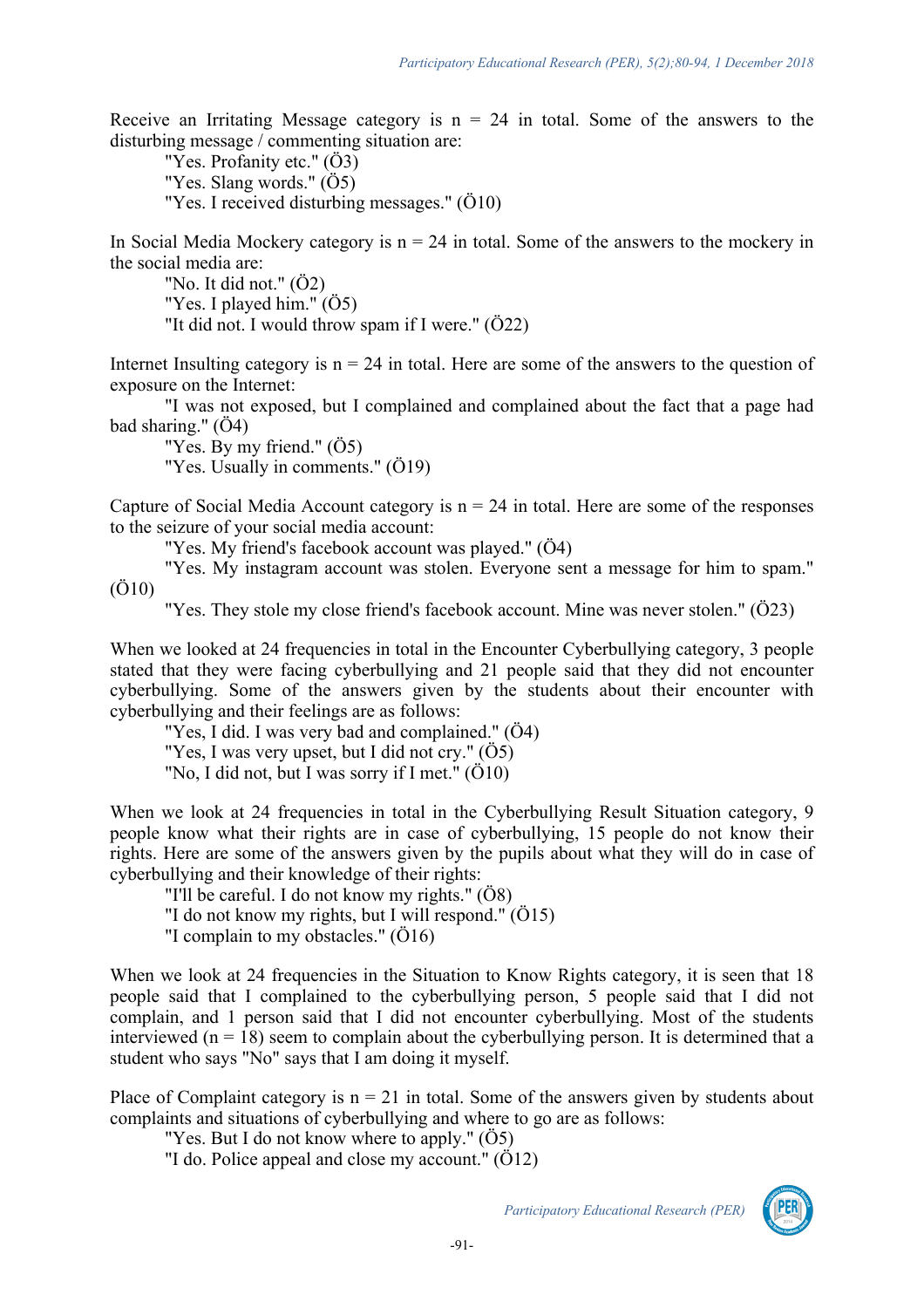"I do. Police" (Ö24)

#### **Conclusion and Discussion**

In this study, the opinions of the middle school students who are studying in Ereğli and their parents about internet usage were examined. Within the scope of the research, 24 students and 12 parents were interviewed and the data were collected through interviews.

According to the results obtained from the data, the following results were obtained: It was seen that the number of people who knew the concept of cyberbullying was 12 and the number of people who unknown was 5. Parents stated that children often use the internet for entertainment purposes and that there is a lot of internet use. They stated that they use computer and internet mostly for lessons and games. People who use the computer in the common use area are in the majority. Seven of the 12 respondents indicated that they did not use secure internet service. It has been observed that the vast majority of parents control their children's use of the computer, the use of the internet, what games or sites they enter on the internet. A large majority of parents said their children know and use educational content sites. It has been observed that the majority of the parents are aware of the problems their children face on the internet. It has been seen that the majority of the parents chose to take measures, complain and solve the problems they encountered by resorting to legal measures in case of their child encounters with cyberbullying.

It was seen that the number of students who knew the concept of cyberbullying was 5 and the number of students who unknown was 19. It is concluded that the majority of students do not know the concept of cyberbullying. It has been observed that the majority of students learn the use of computer and internet from their fathers and family members in their 5-6 years old. Parallel to the opinions of the parents, it is seen that students use the internet mostly for homework and play. It has been observed that a large majority of students do not read newspapers/magazines on the internet. It has been seen that the problems that students encounter while using computer and internet are mostly related to harmful software and hardware. It is seen that they encounter the problem of messages and friend requests from people they do not know most on social media platforms. It has been seen that a majority of people have complained when someone did share something they do not want. It has been observed that the majority of disturbing messages and comments in the form of abusive and slang sentences. It has been observed that the students did not know the rights of the majority in the case of encounter cyberbullying but they stated that they will complain to the police and related places.

## *Suggestions*

Suggestions are given under the related headings based on the results obtained from the findings of the research.

## *Suggestions for educators*

By giving informative seminars to students and parents about bullying, it is possible to be more conscientious and to make it easier for them to overcome the problems they face.

#### *Suggestions for parents*

In the interviews with the parents and students, the conclusion was reached that the conception of cyberbullying and the rights of cyberbullying are mostly unknown. The

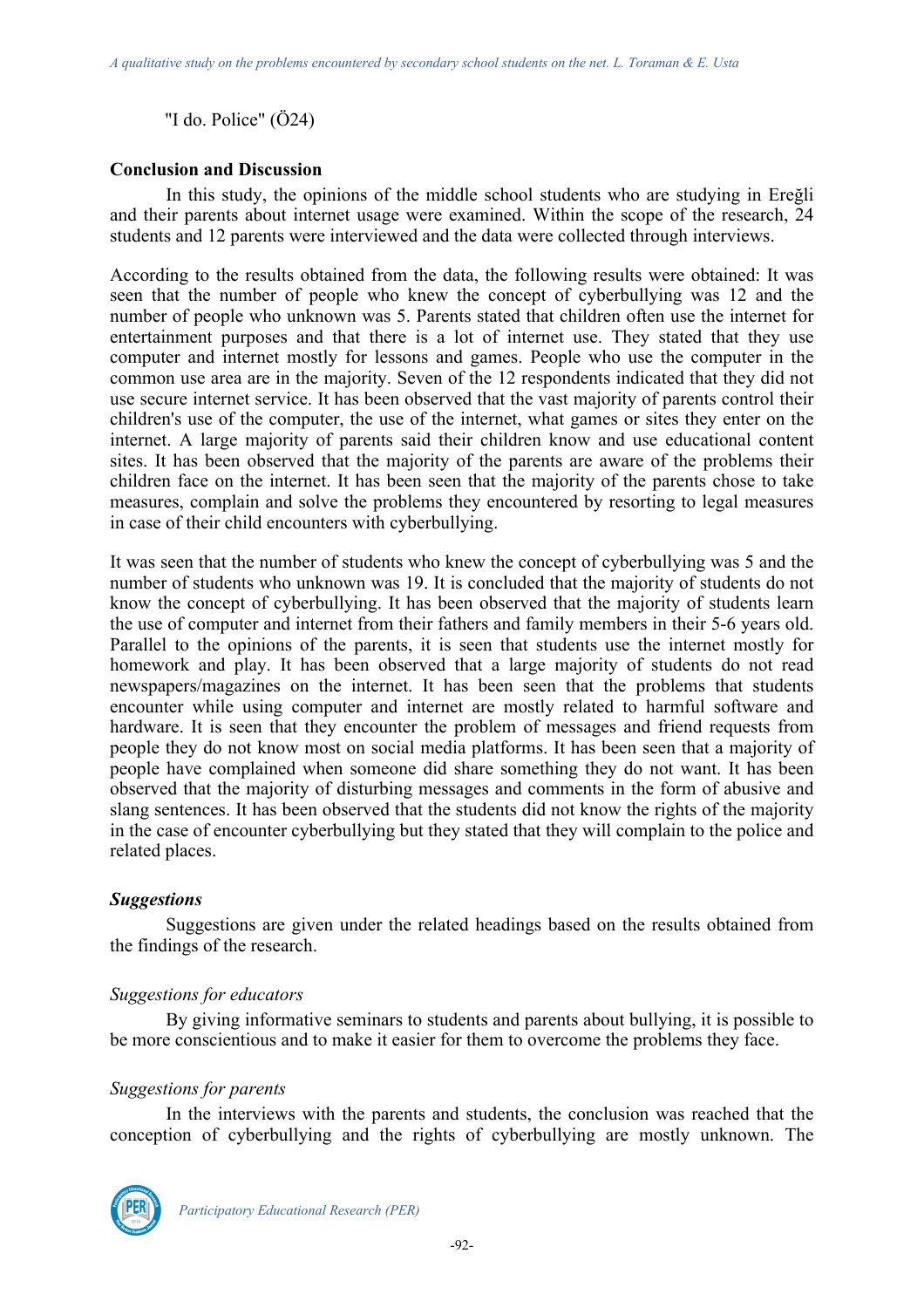awareness of the parents about the cyberbullying and the informing and warning of the children on this issue will be helpful.

It is recommended to use a secure internet service to ensure that your children are in a more secure virtual environment. In the interviews, results reached the conclusion that the children of some of the parents did not know about the problems they encountered on the internet. It is suggested that the parents should spend time with their children to feel that they are with them at all times and to monitor and control the problems their children are facing. Thus, it will be possible to protect their children against future threats.

#### *Proposals for the researchers*

This study, which is carried out with secondary school students, can be done with primary and high school students and the internet usage of other students and problems in internet environment of students in the other age groups can also be determined.

## **References**

- Akbulut, Y. & Erişti, B. (2011). Cyberbullying and victimization among Turkish university students. *Australasian Journal of Educational Technology, 27(7),* 1155-1170.
- Baker, Ö.E. & Kavşut, F. (2007). Cyber bullying: A new face of peer bullying. *Eurasian Journal of Educational Research, 27,* 31-42.
- Blais, J. (2008). *Chatting, Befriending, And Bullying: Adolescent Internet Experiences and Associated Psychosocial Outcomes.* Doctoral thesis, Queen's University, Kanada.
- Brown, K., Jackson, M. & Cassidy, W. (2006). Cyber-bullying: developing policy to direct responses that are equitable and effective in addressing this social form of bullying. *Canadian Journal of Educational Administration and Policy, 57.*
- Cross, E.J., Piggin, R., Douglas, T. & Vonkaenel-Flatt, J. (2012). *Virtual violence II: Progress and challenges in the fight against cyberbullying.* London: Beatbullying.
- Dilmaç, B. (2009). Psychological needs as a predictor of cyber bullying: A preliminary report on college students. *Educational Sciences: Theory & Practice, 9(3),* 1291-1325.
- Englander, E. & Muldowney, A.M. (2007). Just turn the darn thing off: Understanding cyberbullying. *Proceedings of Persistently Safe Schools: The 2007 National Conference on Safe Schools and Communities*, *USA,* 83-92.
- Görzig, A. & Frumkin, L.A. (2013). Cyberbullying experiences on-the-go: When social media can become distressing. *Cyberpsychology: Journal of Psychosocial Research on Cyberspace, 7(1),* article 4.
- Hinduja, S. & Patchin, J.W. (2011). Cyberbullying: Identification, prevention, & response. *Cyberbullying Research Center.* Access Date: 16 January 2017. http://cyberbullying.org/Cyberbullying-Identification-Prevention-Response.pdf
- Kowalski, R.M. & Limber S.P. (2007). Electronic bullying among middle students. *Journal of Adolescent Health, 41(6),* 22-30.
- Kowalski, R.M., Limber, S.P. & Agatston, P.W. (2008). *Cyberbullying*. Malden, MA: Blackwell. Access Date: 29 January 2017. http://onlinelibrary.wiley.com/doi/10.1002/9780470694176.fmatter/pdf
- Li, Q. (2007a). Bullying in the new playground: Research into cyberbullying and cyber victimisation. *Australasian Journal of Educational Technology, 23(4),* 435-454.
- Li, Q. (2007b). New bottle but old wine: A research of cyberbullying in schools. *Computers in Human Behavior, 23(4),* 1777–1791.
- Manap, A. (2012). *Secondary School Students and Cyberbullying: Instance of the Samsun City.* Master thesis, Ondokuz Mayıs University Institute of Educational Sciences, Samsun.